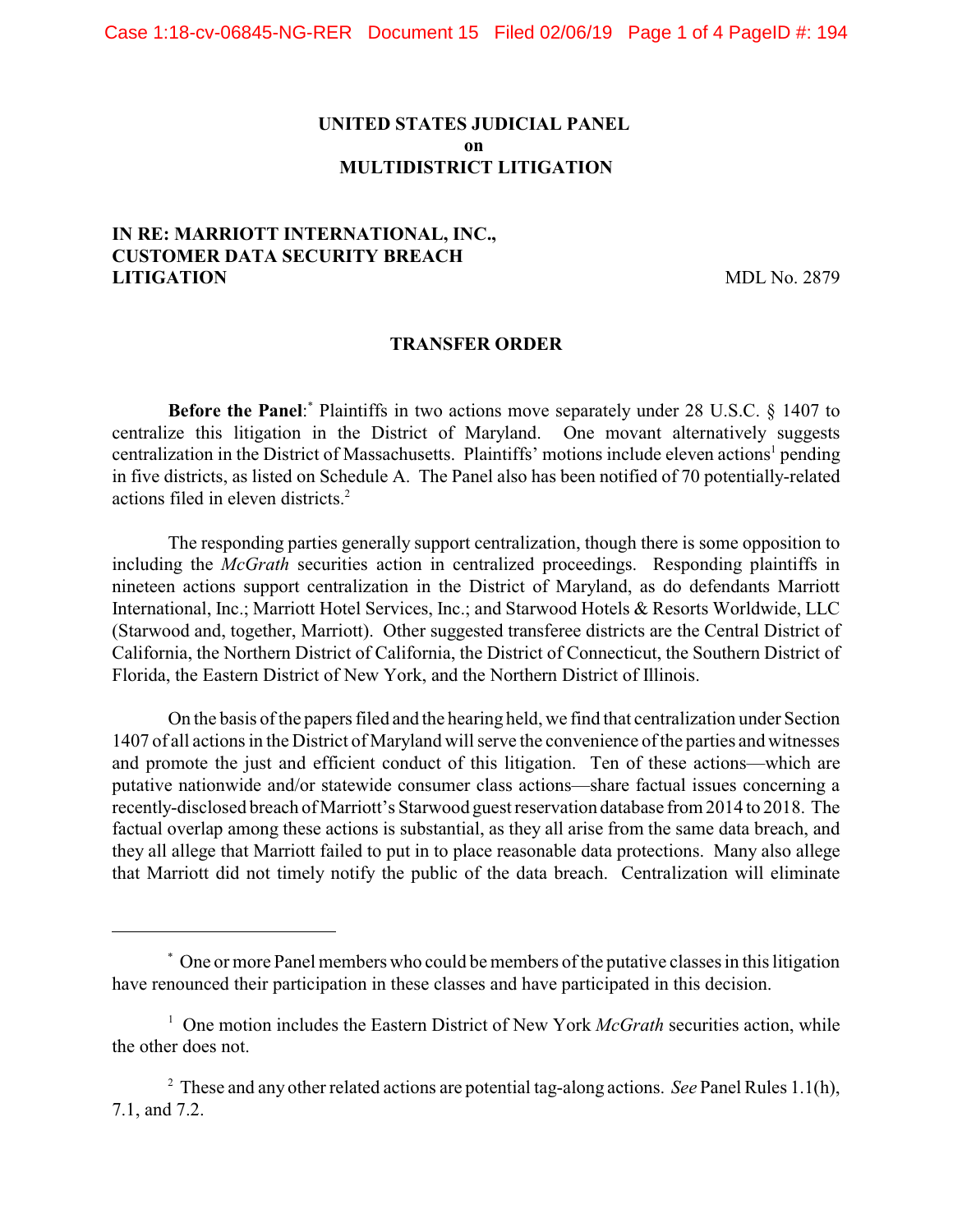#### -2-

duplicative discovery, prevent inconsistent pretrial rulings on class certification and other issues, and conserve the resources of the parties, their counsel, and the judiciary.

The *McGrath* action is brought on behalf of a putative nationwide class of Marriott stockholders. It alleges that defendants' filings with the U.S. Securities and Exchange Commission (SEC) misled investors about the security ofMarriott's data systems, resulting in a drop in the price of Marriott securities upon announcement of the data breach. Plaintiffs in at least three consumer class actions support or do not oppose inclusion of *McGrath* in centralized proceedings. The *McGrath* plaintiff and defendants (as well as plaintiffs in two consumer class actions) argue that *McGrath* should not be included because it involves some unique defendants, unique claims, and some unique factual issues regarding the preparation of Marriott's SEC filings and the effect of the announcement of the data breach on Marriott's stock price. But there will be overlapping factual issues and discovery relating to, *inter alia*, what Marriott knew about the security of Starwood's guestreservation database during and afterits acquisition of Starwood in 2016. Indeed, these factual issues likely will be central to both the securities action and the consumer class actions. We have held that Section 1407 "does not require a complete identity of common factual issues or parties as a prerequisite to transfer, and the presence of . . . differing legal theories is not significant where, as here, the actions still arise from a common factual core." *See In re: Auto Body Shop Antitrust Litig.*, 37 F. Supp. 3d 1388, 1390 (J.P.M.L. 2014). We find sufficient factual overlap among the actions to warrant including *McGrath* in centralized proceedings and that its inclusion will not impose a significant burden on the transferee judge. If the transferee judge finds at any point in pretrial proceedings that the inclusion of *McGrath* will not serve the convenience of the parties and witnesses or promote the just and efficient conduct of this litigation, Section 1407 remand of the action to its transferor court can be accomplished with a minimum of delay. *See* Panel Rules 10.1- 10.3.

We select the District of Maryland as the transferee district for this litigation. Marriott is headquartered in that district, and relevant documents and witnesses thus likely will be found there. Defendants and the vast majority of responding plaintiffs support selection of this district, and far more actions are pending there than in any other district.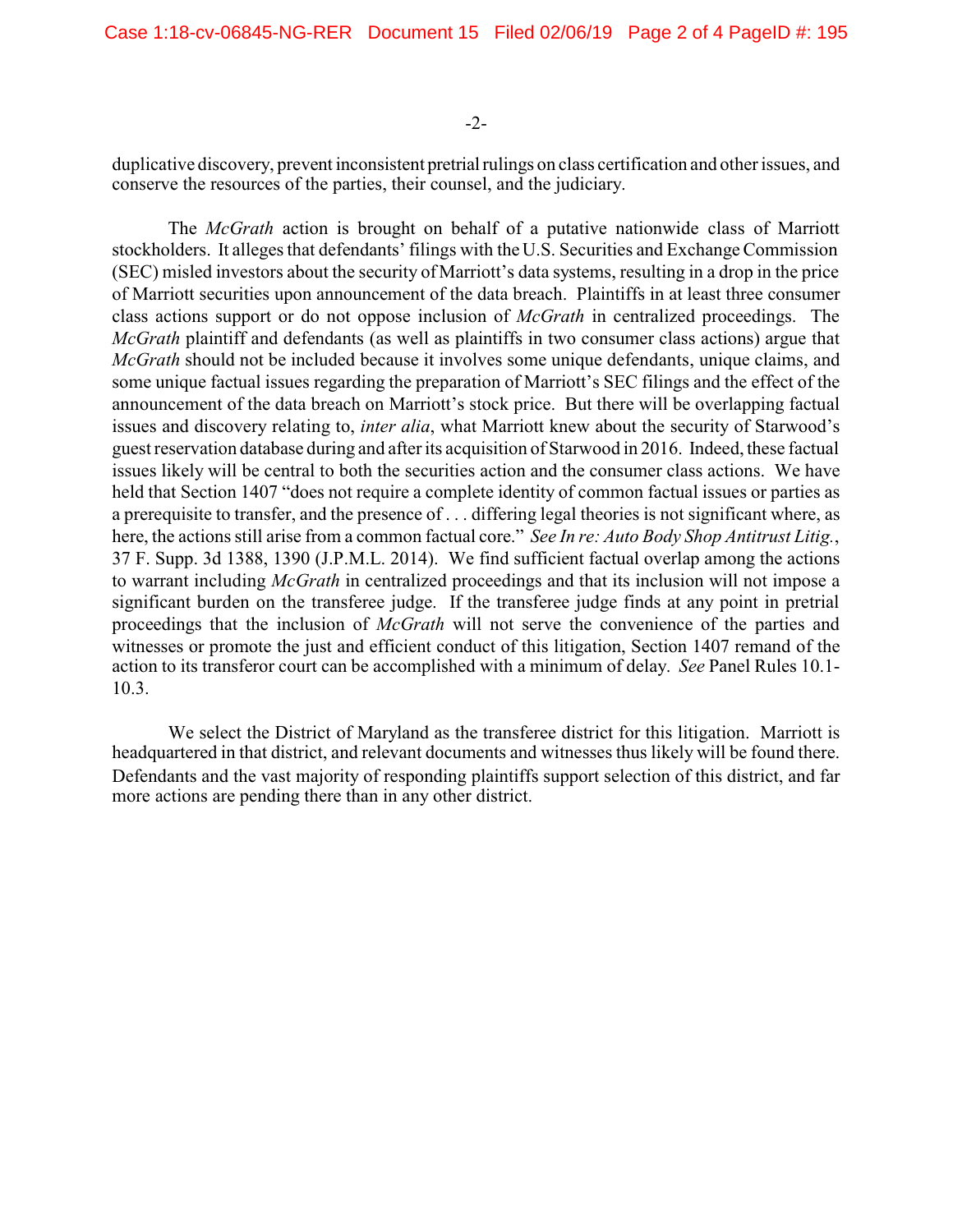Case 1:18-cv-06845-NG-RER Document 15 Filed 02/06/19 Page 3 of 4 PageID #: 196

### -3-

IT IS THEREFORE ORDERED that the actions listed on Schedule A and pending outside the District of Maryland are transferred to the District of Maryland, and, with the consent of that court, assigned to the Honorable Paul W. Grimm for coordinated or consolidated pretrial proceedings.

#### PANEL ON MULTIDISTRICT LITIGATION

Vance Sarah S. Vance

Chair

Lewis A. Kaplan Ellen Segal Huvelle<br>
R. David Proctor Catherine D. Perry Catherine D. Perry Karen K. Caldwell Nathaniel M. Gorton